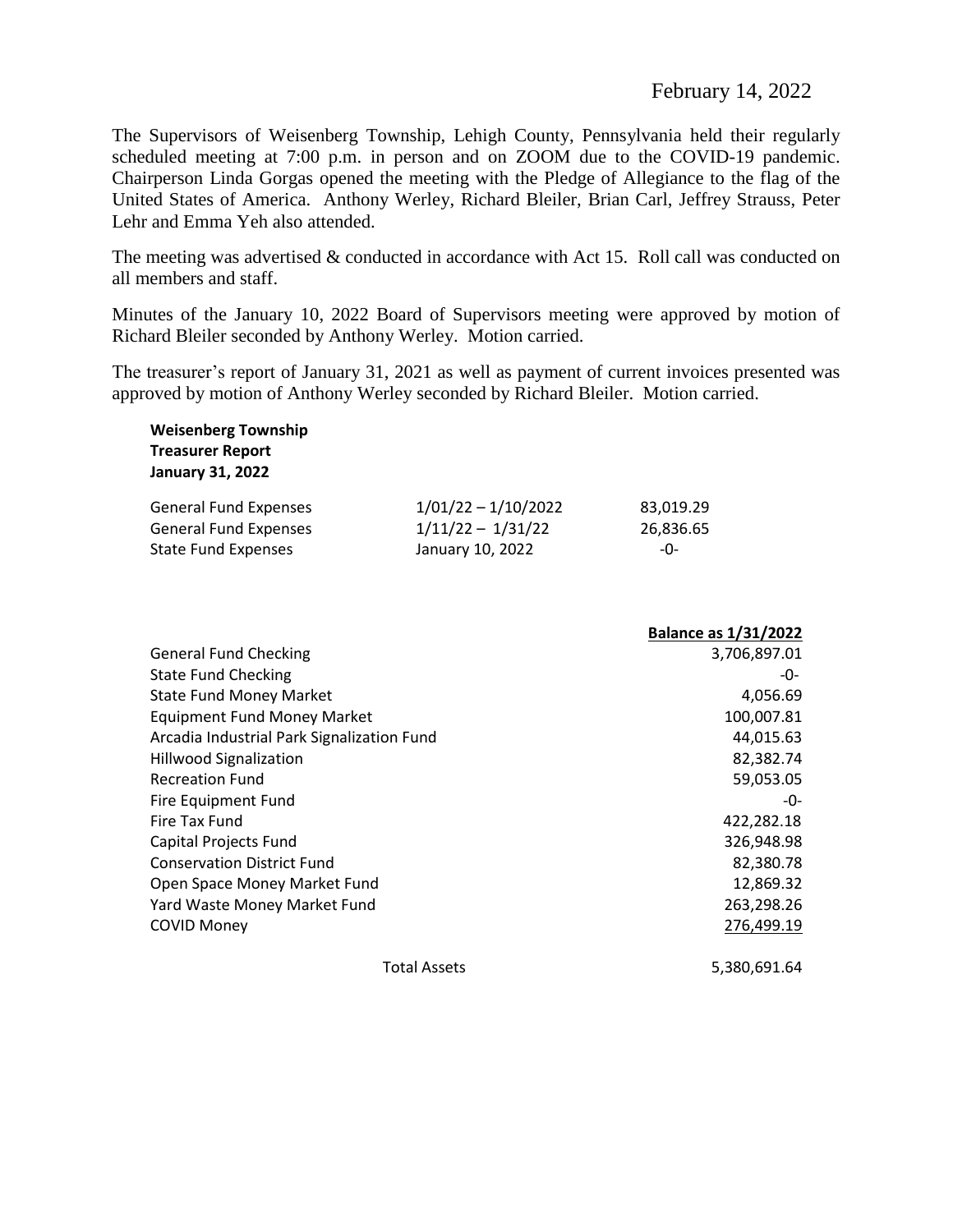|                                      | VISA Account Reconciliation - Brian |          |                  |
|--------------------------------------|-------------------------------------|----------|------------------|
| <b>Beginning Balance</b><br>Payments |                                     |          | 93.50<br>(93.50) |
| Purchases                            | Lathem Time                         | 39.00    |                  |
|                                      | Morning Call -Advertising           | 75.87    |                  |
|                                      | Zoom                                | 14.99    |                  |
|                                      | Carbonite Backup                    | 119.99   |                  |
|                                      | <b>UCC Permit Fees</b>              | 342.00   |                  |
|                                      | <b>PSTATS Convention</b>            | 630.00   |                  |
|                                      | 1&1 Internet                        | 32.71    |                  |
|                                      |                                     | 1,254.56 |                  |
|                                      |                                     |          |                  |
|                                      |                                     |          |                  |
|                                      |                                     |          | 1,254.56         |
|                                      |                                     |          | 1,254.56         |
|                                      |                                     |          |                  |
|                                      | VISA Account Reconciliation - Tony  |          |                  |
| <b>Beginning Balance</b>             |                                     |          | 0.00             |
| Payments                             |                                     |          | (0.00)           |
|                                      |                                     |          |                  |
| Purchases                            |                                     |          |                  |
|                                      |                                     |          |                  |
|                                      |                                     |          | 0.00<br>0.00     |
| <b>Ending Balance</b>                |                                     |          |                  |

# **SUBDIVISIONS & LAND DEVELOPMENT:**

None

# **OLD BUSINESS:**

Saratoga Circle (Howard Land Company) – A settlement agreement has been reached with the developer of Saratoga Circle. A check for \$65,000 from the developer was received by Peter Lehr in order to pay for the outstanding road improvements of the subdivision. Motion made by Richard Bleiler, seconded by Anthony Werley to accept the settlement agreement/check and approve the dedication of Saratoga Circle as a Township road. Motion carried.

C. Lick Jr. Salvage Inc. – Brian Carl and Marty Rakaczewski visited the site and advised the owner to dispose of several tires. Brian suggested a 6 months license renewal, with a follow-up site visit to be performed again in summer to verify removal of tires. Motion made by Anthony Werley, seconded by Richard Bleiler to renew the junkyard license for 6 months. Motion carried.

Commercial Fire Inspection Program – A meeting with Barry Isett & Associates and members of the Weisenberg Volunteer Fire Co. was held last week to develop an inspection program. This would not apply to home occupational business within the Township. More information will be forthcoming in the next coming months.

### **NEW BUSINESS:**

Electronic Recycling Events – We will be having our electronic recycling event on March  $12<sup>th</sup>$ from 9 am to 11am at the Weisenberg Volunteer Fire Station. The event will be advertised on our website, in the office and in a flyer in the Northwestern Press. The second event is scheduled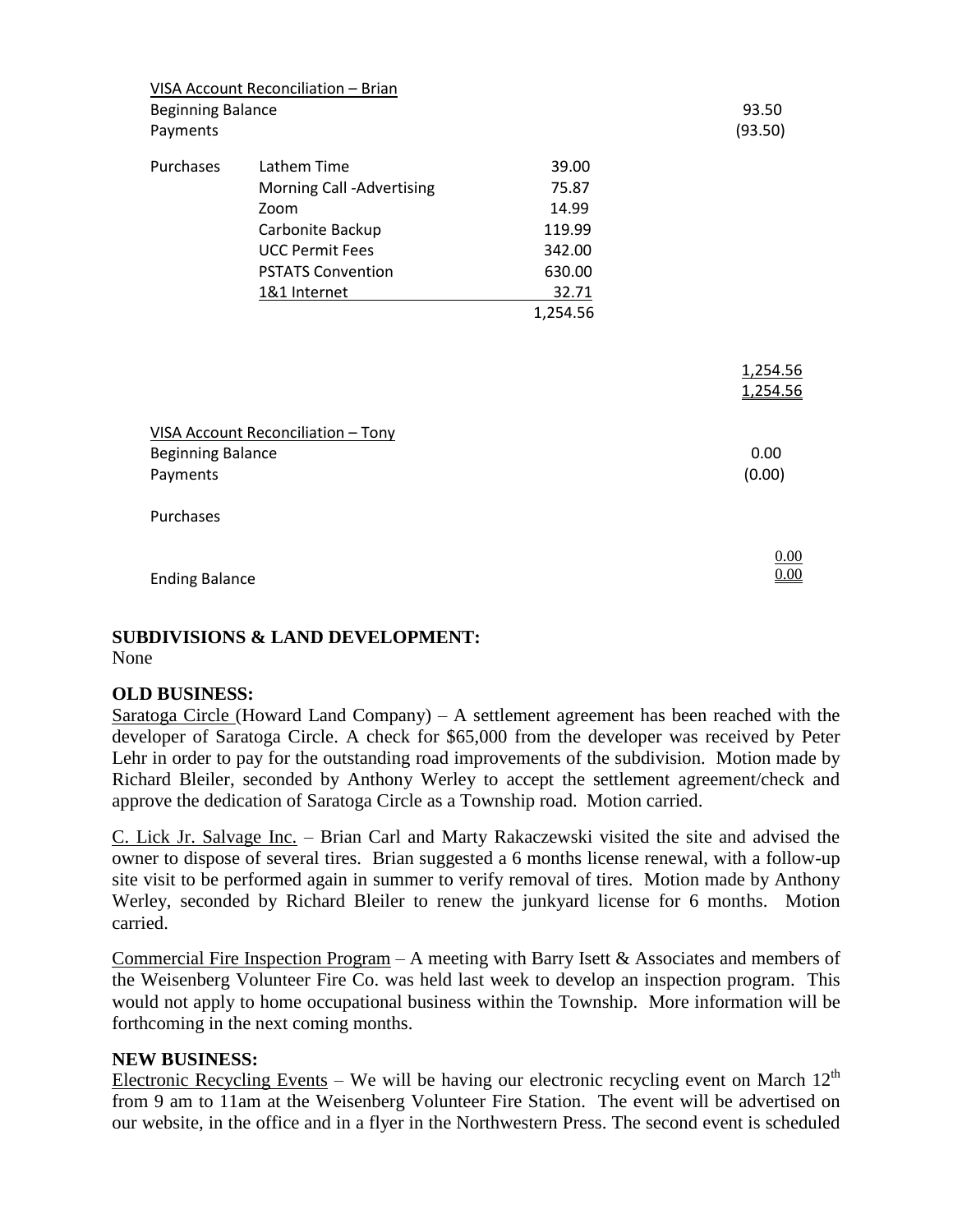for November  $12<sup>th</sup>$ , 2022 from 9 am to 11 am or until one truck is full. Motion to approve these events was made by Richard Bleiler, seconded by Anthony Werley. Motion carried.

Joint Bidding – It is our turn to do the Joint Oil bidding for the 4 municipalities. At the last 6 Township meeting the 4 municipalities decided to also include line painting in the joint bid. Motion was made by Anthony Werley to advertise the Joint Oil & Line Painting bid for the 4 municipalities, seconded by Richard Bleiler. Motion carried.

Alternate – Planning Commission Member – Motion made by Linda Gorgas, seconded by Anthony Werley to appoint Rachel Malkowitz as an alternate to the Weisenberg Township Planning Commission. Motion carried.

<u>PennDOT – HOP for East Bound I-78 & 863</u> – PennDOT requires the Township to be the applicant to apply for an HOP for the traffic light. Hillwood will submit their traffic counts. There will be a site meeting in the near future with PennDOT to discuss congestion and traffic flow in the area. Motion made by Richard Bleiler, seconded by Anthony Werley to submit the application for an HOP for E.B. 1-78 & 863. Motion carried.

**Resolution # 22-2** Motion was made by Anthony Werley, seconded by Richard Bleiler authorizing a grant application for DCED/CFA LSA Northampton Lehigh County local share for the construction of a pavilion and storage area at the Bachelor Road Park. Motion carried.

Williams/Crowley – Boundary Dispute - A one lot subdivision was approved in 2021 to Jonathan Williams drawn by (Don Bara) JHA Companies. Mr. Crowley is a neighbor to Mr. Williams's property and believes the plan is incorrect. Mr. Crowley's engineer (Rea Garrett) reviewed a subdivision plan that was drawn by him in 1979. Mr. Garrett stated that the meets/bounds differ from the William's subdivision plan that was prepared by JHA Companies. Don Bara stated that he has no problem revising the plan to show the property line along the right-of-way as a straight line and wants to come to an agreement with all parties so that 2 conflicting plans are not recorded. Mr. Crowley stated that he would like to see the plan revised to reflect the changes to the property lines as discussed and he also agreed that this does not change access to the 2 lots on Mr. William's original subdivision. The concrete monuments in the field will be pulled. Mr. Williams stated that he is okay with the farmer continuing to have access to their property through his property and is willing to grant the farmer an access easement.

# **PUBLIC COMMENT:**

None

# **WEISENBERG VOLUNTEER FIRE DEPARTMENT'S COMMENTS:**

Matt Krapf, Fire Chief, informed the Board that they had 16 calls in 2022. A hoagie fundraiser will run until February  $25<sup>th</sup>$  with a pick-up date of March 3, 2022. He reviewed his comment letter dated 2/13/2022 regarding the activity of the fire department and their members. The old tanker truck is up for sale on MuniciBid and the result of that bid will be known at the March meeting. The fire company would like to request the funds from the Township for the final payment on the new truck. This will be addressed under the treasurer's comments.

# **EAC COMMENTS:**

Marty Rakaczewski informed the Board that he ordered stickers for the trash cans located in the parks to let residents know that these are for park users and not for dumping large amounts of garbage. Brian will forward the recycling flyer so that it may be posted on the EAC Facebook page.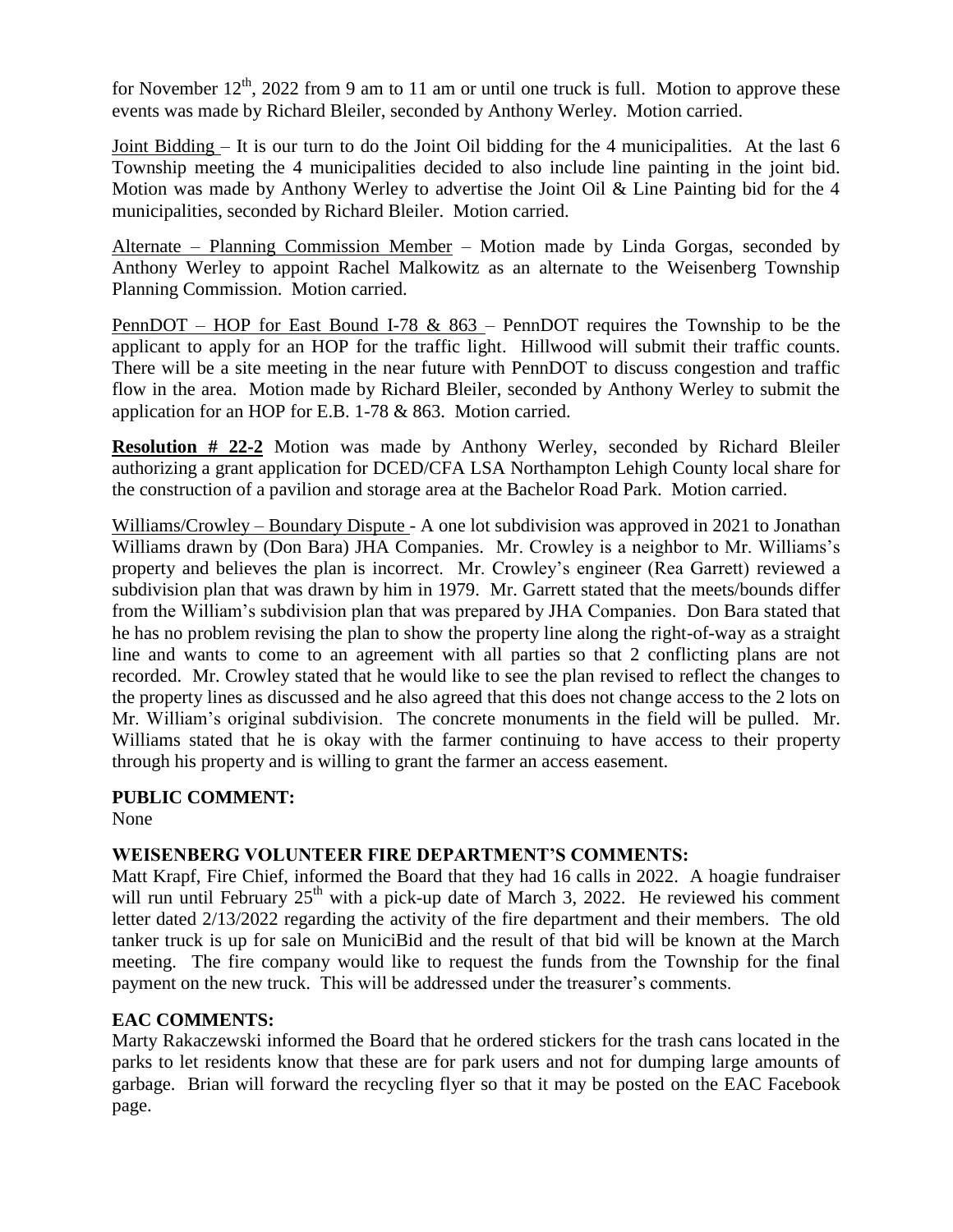## **ROADMASTER'S COMMENTS:**

Anthony Werley informed the Board that they were brush trimming and maintaining equipment. They were out plowing snow and spreading salt during the winter storms.

## **ENGINEER'S COMMENTS:**

Emma Yeh informed the Board that Kuhns Hill culvert fabrication is being completed and delivery is scheduled for March 1<sup>st</sup>. A new utility pole was installed and all wires were moved to the new pole on February  $9<sup>th</sup>$ . Clearing trees and vegetation has begun and road closed signs will be erected by Friday, February  $8<sup>th</sup>$ . There is a change order that needs approval by the Board to address the additional rip rap around the base of the footings (\$8,966.88) as required by DEP. Motion was made by Anthony Werley, seconded by Richard Bleiler to approve the change order for the additional rip rap. Motion carried. A site inspection of the Valley Road culvert replacement was conducted on February  $10<sup>th</sup>$  and they have no objections to the release of the maintenance bond that expires on March 25, 2022. Anthony Werley approved the release of the maintenance bond for the Valley Road culvert replacement, seconded by Richard Bleiler. Motion carried. The traffic signal at Golden Key Road/West Hills Court/Commerce Circle is completed and it has concluded its testing phase. A site inspection was performed and a punch list was prepared for Dunkin in accordance with the approved plans.

## **ATTORNEY'S COMMENTS:**

Peter Lehr reviewed with the Board the ZHB decision (Pedersen, Case #2022-1, Appeal # 320) regarding a request for an Air BnB. The variance request was denied. The ZHB approved a favorable interpretation as a Bed And Breakfast use, Denial of the Special Exception request for a Bed and Breakfast, and a denial of the alternate request for a variance. The applicants seemed to be leaning towards applying for Land Development approval for a Bed & Breakfast. Peter was in contact with Whitehall Township as they are considering adopting standards for Air BnB's and would like to share this information with the Board. The information will be shared and discussed at the next planning commission meeting.

### **TREASURER'S COMMENTS:**

Jeff Strauss informed the Board that he received the check for \$7,900.00 for the sale of the dump truck and the funds were deposited into the equipment fund. Jeff changed a bank account (title only) on one account to avoid confusion with the Hillwood bank account and the traffic signalization bank account. All Hailey Court residents paid their sewer bills in full this quarter. The 2021 audit is still being performed by France Anderson and the liquid fuels audit was completed. The fire company has requested a release of \$175,000 for the new tanker. Anthony Werley made a motion, second by Richard Bleiler to release the funds. Motion carried. Jeff informed the Board that so far this winter we have spent \$45,000.00 on salt, \$11,000.00 in overtime and \$9,000.00 in truck repairs.

### **SUPERVISOR'S COMMENTS:**

Richard Bleiler stated that Weisenberg Township has sponsored a bench at the Ontelaunee Veterans Memorial. The donation gives the Township a full page ad in the Souvenir Booklet. Brian will draft up an ad and send to the Supervisors for their approval. Tony will provide a list of work performed at the memorial and subsequently the cost of in-kind services.

### **SECRETARY / ADMINISTRATOR'S COMMENTS:**

Brian informed the Board that the NYAA would like permission to purchase/maintain portable light towers for use at our athletic fields for when practices run late. Permission was granted. Brian will talk to them to ensure light glare does not provide a nuisance for the neighbors. We were notified from the Dirt & Gravel Road Program that we will be receiving \$100,000.00 for